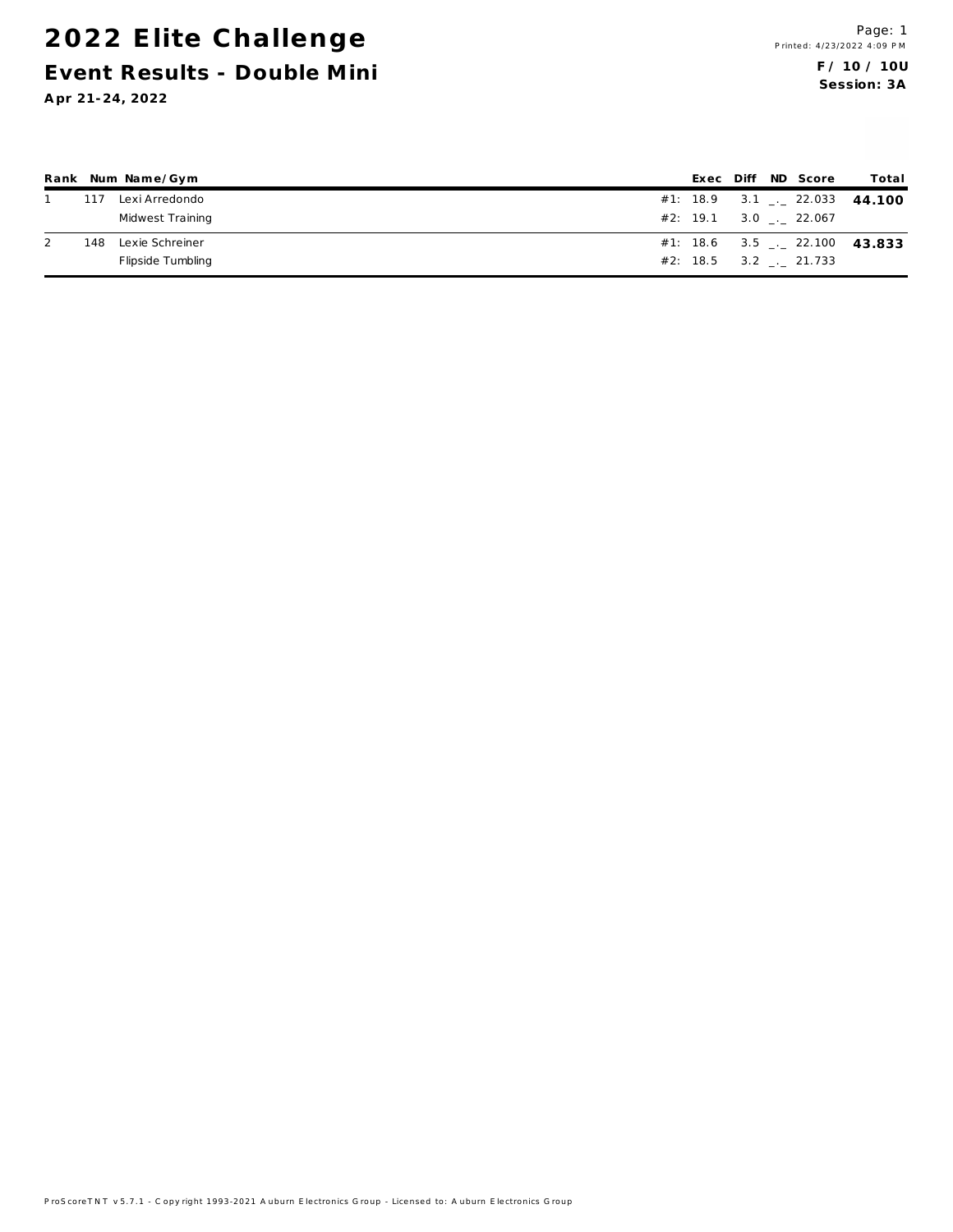# 2022 Elite Challenge Event Results - Double Mini

|                |     | Rank Num Name/Gym              | Exec     | Diff | ND Score                     | Total  |
|----------------|-----|--------------------------------|----------|------|------------------------------|--------|
| 1              | 174 | Zarah Lugosi                   | #1: 18.6 |      | $3.2$ $-.21.800$             | 43.700 |
|                |     | Eagles Wings Athletics-Prosper | #2: 18.8 |      | $3.1$ $\phantom{0}-21.900$   |        |
| $\overline{2}$ | 131 | Neila Johnson                  | #1: 18.7 |      | $3.1 - 0.2$ 21.633           | 43.366 |
|                |     | Wasatch T&T                    | #2: 18.7 |      | $3.0$ $-.$ 21.733            |        |
| 3              | 108 | Avery Schmidt                  | #1: 18.5 |      | 3.9 -0.6 21.767              | 43.167 |
|                |     | Wasatch T&T                    | #2: 18.4 |      | $3.0$ $-.21.400$             |        |
| $\overline{4}$ | 141 | Ella Odle                      | #1: 18.2 |      | $3.2 - 0.2$ 21.200           | 42.567 |
|                |     | Kris Power Tumbling            | #2: 18.5 |      | $2.9$ $-.21.367$             |        |
| 5              | 134 | Ainslee Kline                  | #1: 18.1 |      | $3.2 - 0.2$ 21.133           | 42.300 |
|                |     | Flipside Tumbling              | #2: 18.3 |      | $3.1 - 0.2$ 21.167           |        |
| 6              | 448 | Victoria Azorov                | #1: 16.2 |      | 4.4 -0.8 19.800              | 41.367 |
|                |     | Legacy Elite Athletics         | #2: 18.3 |      | $3.3$ $_{\leftarrow}$ 21.567 |        |
| $\overline{7}$ | 146 | Sophie Salvado                 | #1: 18.1 |      | $2.9$ $-.21.033$             | 41.333 |
|                |     | Elite Trampoline Academy       | #2: 18.2 |      | 2.7 -0.6 20.300              |        |
| 8              | 136 | Rory Loe                       | #1: 16.2 |      | $1.1 - 2.8$ 14.500           | 35.133 |
|                |     | Let It Shine Gymnastics        | #2: 17.7 |      | $2.9$ $-.20.633$             |        |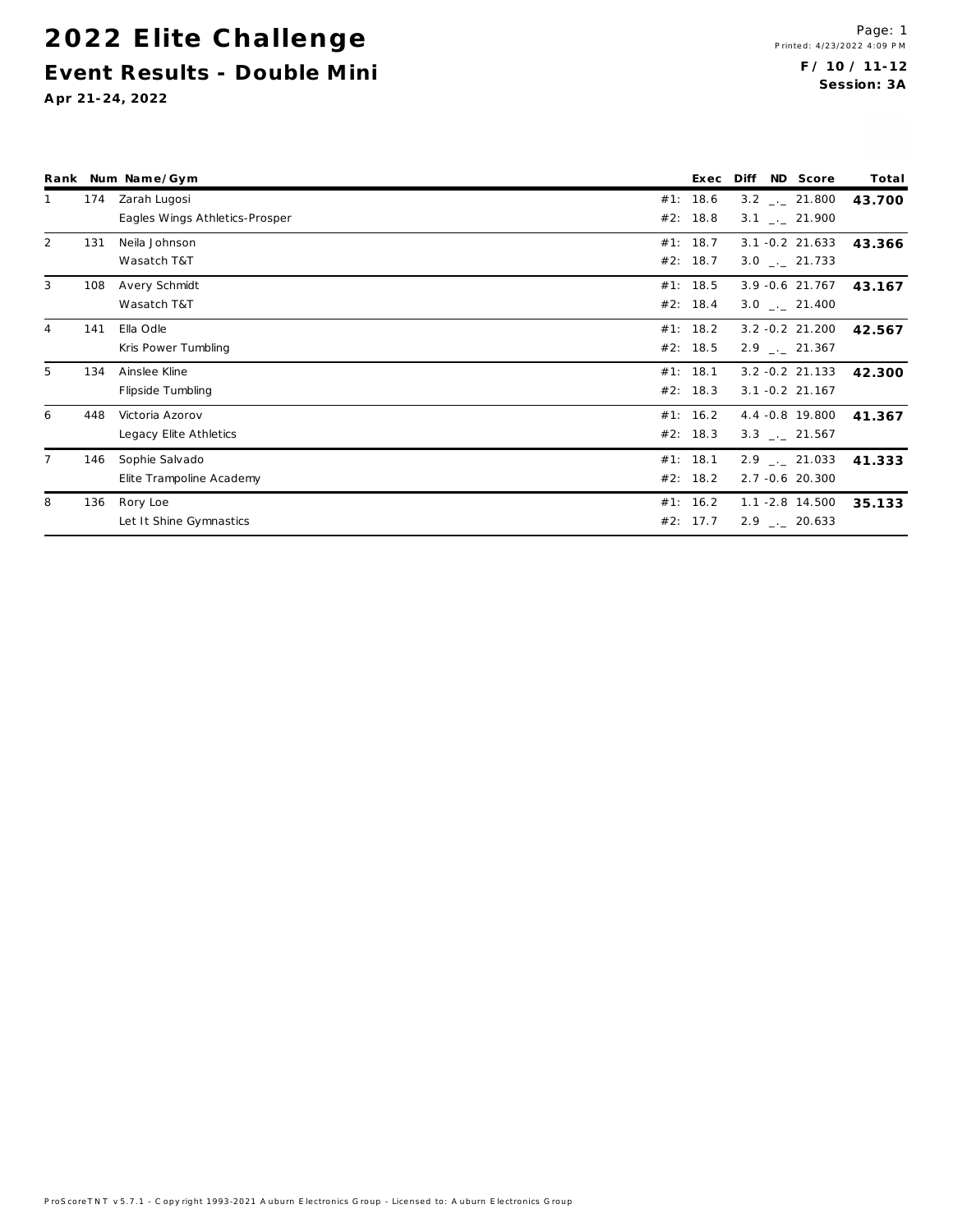|                |     | Rank Num Name/Gym                                   |            | Exec                   | Diff ND Score                                        | Total  |
|----------------|-----|-----------------------------------------------------|------------|------------------------|------------------------------------------------------|--------|
| 1              |     | 165 Grace Danley<br>Garden State Trampoline Academy |            | #1: 18.7<br>#2: 18.4   | $3.6$ $-.22.267$<br>4.4 $\qquad$ 22.800              | 45.067 |
| $\overline{2}$ | 114 | Amari Jackson<br>Elite World Gymnastics             |            | #1: 17.5<br>#2: 18.3   | 4.4 $\frac{1}{2}$ 21.867<br>4.4 $\qquad$ 22.667      | 44.534 |
| 3              | 140 | Aleaha Odle<br>Kris Power Tumbling                  |            | #1: 18.5<br>#2: 18.5   | $3.6$ $_{--}$ 22.133<br>$3.7$ $_{\leftarrow}$ 22.167 | 44.300 |
| 4              | 162 | Emma Bowman<br>Integrity Athletics                  |            | #1: 18.7<br>#2: 19.1   | $3.2$ $-21.867$<br>$3.1$ $_{-1}$ 22.167              | 44.034 |
| 5              | 169 | Brianna Richardson<br>Flip Factory                  |            | #1: 18.5<br>#2: 17.9   | $3.6$ $_{\leftarrow}$ 22.133<br>$3.7$ $-.21.633$     | 43.766 |
| 6              | 150 | Leah Tubbs<br>Tumble Tech                           |            | #1: 18.2<br>#2: $18.8$ | $3.5 - 0.2$ 21.500<br>$3.0$ _._ 21.800               | 43.300 |
| $\overline{7}$ | 173 | Lainey Jacobs<br>Top Star Training Center           |            | #1: 18.3<br>#2: 18.7   | $3.2$ $-21.533$<br>$3.1 - 0.2$ 21.633                | 43.166 |
| 8              | 164 | Tessa Christopher<br>Elite Trampoline Academy       |            | #1: 18.7<br>#2: 18.6   | $2.7$ $_{\leftarrow}$ 21.367<br>$3.0$ $_{-1}$ 21.600 | 42.967 |
| 9              | 441 | Keira Porzel<br>Silver Stars Gymnastics             |            | #1: 17.5<br>#2: 18.7   | $3.6$ $_{\leftarrow}$ 21.067<br>$3.7 - 0.6$ 21.833   | 42.900 |
| 10             | 163 | Sydney Buchanan<br>Elite Trampoline Academy         |            | #1: 18.5<br>#2: 18.4   | $3.0$ _._ 21.533<br>$2.7$ $_{\leftarrow}$ 21.100     | 42.633 |
| 11             | 168 | Leah Partida<br>Tumble Tech                         |            | #1: 18.2<br>#2: 18.4   | $3.2 - 0.2$ 21.200<br>$3.3 - 0.6$ 21.100             | 42.300 |
| 12             | 133 | Addison Karagias<br>Midwest Training                |            | #1: 18.1<br>#2: 17.9   | $2.7$ $_{\leftarrow}$ 20.833<br>$3.0 - 0.2$ 20.733   | 41.566 |
| 13             | 139 | Kyrstin Milner<br>Kris Power Tumbling               |            | #1: 18.1<br>#2: 17.9   | $3.2 - 0.6$ 20.733<br>$3.3 - 0.6$ 20.567             | 41.300 |
| 14             | 121 | Sarah Bruno<br>Elite Trampoline Academy             |            | #1: 16.3<br>#2: 17.7   | $3.2$ $_{--}$ 19.467<br>$3.3$ $_{-1}$ 21.033         | 40.500 |
| 15             | 144 | Kate Ragan<br>Eagles Wings Athletics-Prosper        |            | #1: 18.1<br>#2: 13.4   | $3.0$ _ $-21.133$<br>$0.5$ _._ 13.900                | 35.033 |
| 16             | 161 | Hadlee Barr<br>Kris Power Tumbling                  | #2:        | #1: 17.6<br>0.0        | 4.4 -0.2 21.800<br>$0.0$ _._ 0.000                   | 21.800 |
| 17             | 125 | Lynkoln Farling<br>North Valley Gymnastics          | #1:<br>#2: | 18.3<br>0.0            | $2.7$ $_{-1}$ 21.033<br>$0.0$ _._ 0.000              | 21.033 |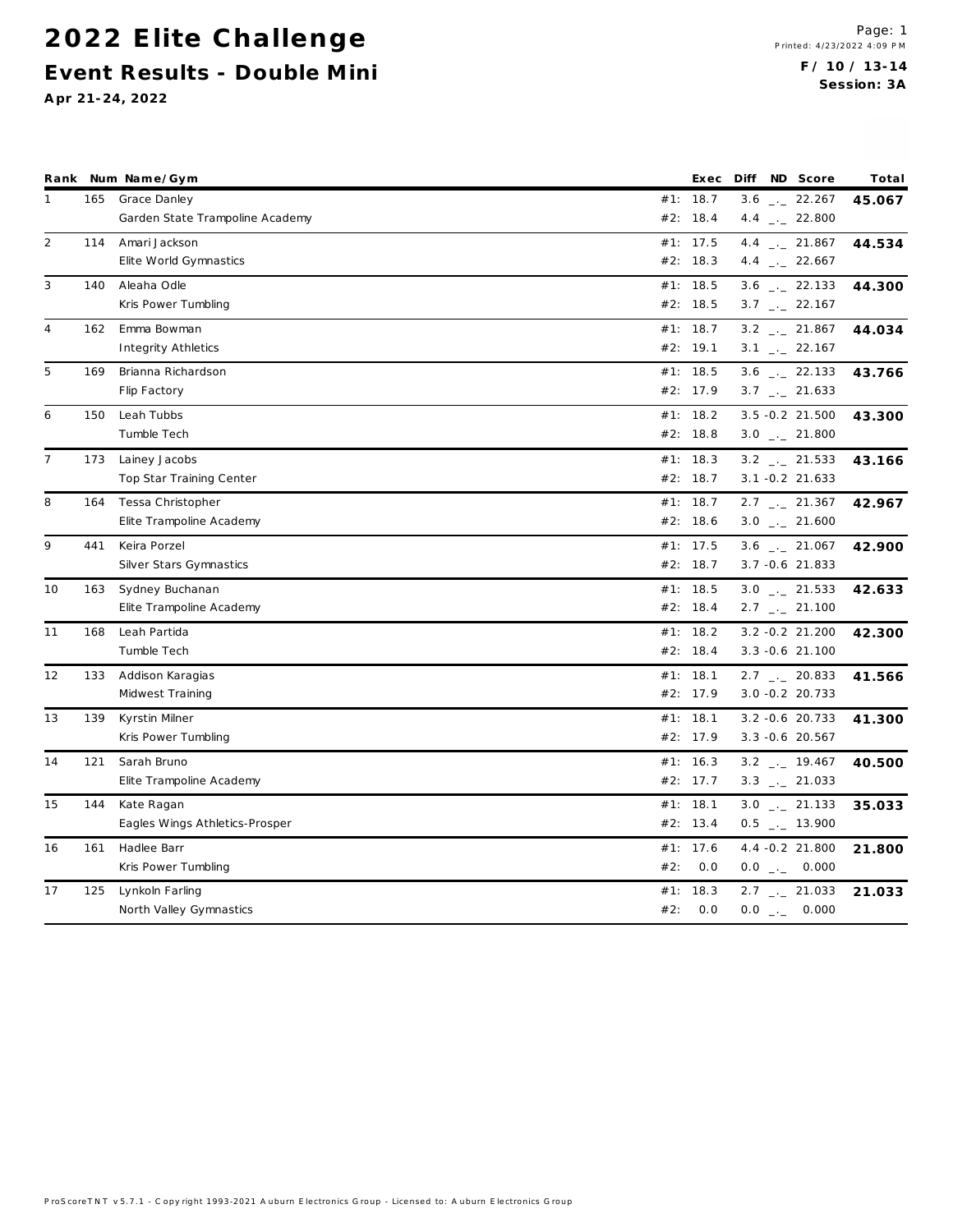|                |     | Rank Num Name/Gym              | Exec     | Diff ND Score                | Total  |
|----------------|-----|--------------------------------|----------|------------------------------|--------|
| $\mathbf{1}$   | 101 | Maddie Beers                   | #1: 18.5 | $4.8$ $_{-}$ 23.333          | 46.800 |
|                |     | Southlake Gymnastics Academy   | #2: 18.7 | 4.8 $\qquad$ 23.467          |        |
| $\overline{2}$ | 102 | Kalyana Dickson                | #1: 18.5 | $5.2$ $_{-}$ 23.667          | 46.600 |
|                |     | Eagle Gymnastics Academy       | #2: 17.7 | $5.2$ $_{-}$ 22.933          |        |
| 3              | 110 | Brooklyn Jolley                | #1: 18.0 | $4.4$ $_{-1}$ 22.400         | 44.600 |
|                |     | Northern Star Bounders         | #2: 18.0 | 4.4 - 0.2 22.200             |        |
| 4              | 143 | Jaelyn Raddish                 | #1: 18.0 | 4.8 $_{-}$ 22.800            | 44.333 |
|                |     | Airborne Academy               | #2: 17.5 | 4.8 - 0.8 21.533             |        |
| 5              | 111 | Kaitlyn Siksnius               | #1: 18.4 | $3.5$ $_{-1}$ 21.900         | 43.900 |
|                |     | CAVU Trampoline                | #2: 18.4 | $3.6$ $_{-1}$ 22.000         |        |
| 6              | 155 | Hana Goulart                   | #1: 17.9 | 4.8 - 0.2 22.467             | 43.867 |
|                |     | Vargas Academy                 | #2: 17.6 | 4.8 -1.0 21.400              |        |
| 7T             | 129 | Vittoria Gibson                | #1: 18.7 | $3.5$ $_{-1}$ 22.167         | 43.767 |
|                |     | So Cal TTC                     | #2: 18.6 | $3.6 - 0.6$ 21.600           |        |
| 8T             | 126 | Arianna Franco                 | #1: 18.9 | $3.3$ $_{\leftarrow}$ 22.167 | 43.767 |
|                |     | Tumble Tech                    | #2: 18.4 | $3.2$ $_{-1}$ 21.600         |        |
| 9              | 154 | Caroline Evans                 | #1: 18.7 | $3.6 - 0.2$ 22.067           | 43.434 |
|                |     | Silver Stars Gymnastics        | #2: 18.1 | $3.3$ $_{\leftarrow}$ 21.367 |        |
| 10             | 120 | Phoenix Britt                  | #1: 19.1 | $3.1$ $_{-1}$ 22.167         | 43.400 |
|                |     | CAVU Trampoline                | #2: 18.1 | $3.3 - 0.2$ 21.233           |        |
| 11             | 127 | Mia Garcia                     | #1: 18.3 | $3.6$ _ 21.933               | 43.066 |
|                |     | Tumble Tech                    | #2: 18.3 | $3.4 - 0.6$ 21.133           |        |
| 12             | 132 | Maya Kantor                    | #1: 18.8 | $2.7$ $_{-}$ 21.500          | 42.900 |
|                |     | CAVU Trampoline                | #2: 19.0 | $3.0 - 0.6$ 21.400           |        |
| 13             | 176 | Sam Taylor                     | #1: 17.9 | $3.1 - 0.2$ 20.767           | 42.600 |
|                |     | Eagles Wings Athletics-Prosper | #2: 18.3 | $3.5$ $\_\_2$ 21.833         |        |
| 14             | 124 | Catherine Cupples              | #1: 18.3 | 2.7 -0.6 20.367              | 41.534 |
|                |     | Showcase Gymnastics            | #2: 18.3 | $2.9$ $_{-}$ 21.167          |        |
| 15             | 106 | Ty-LA Morris                   | #1: 17.9 | 2.7 -0.8 19.767              | 40.700 |
|                |     | CAVU Trampoline                | #2: 18.3 | 3.4 -0.8 20.933              |        |
| 16F            | 151 | Lucy Vanecko                   | #1: 13.7 | $0.7$ $_{-}$ 14.367          | 35.700 |
|                |     | World Champions Centre         | #2: 18.3 | $3.2 - 0.2$ 21.333           |        |
| 16             | 116 | Amanda Abraham                 | #1: 13.1 | $0.7$ _._ 13.767             | 35.167 |
|                |     | Integrity Athletics            | #2: 18.2 | $3.2$ $_{\leftarrow}$ 21.400 |        |
| 17             | 158 | Olivia Stecky                  | #1: 16.5 | 2.7 -0.2 19.033              | 19.033 |
|                |     | CAVU Trampoline                | #2: 0.0  | $0.0$ _ $-$ 0.000            |        |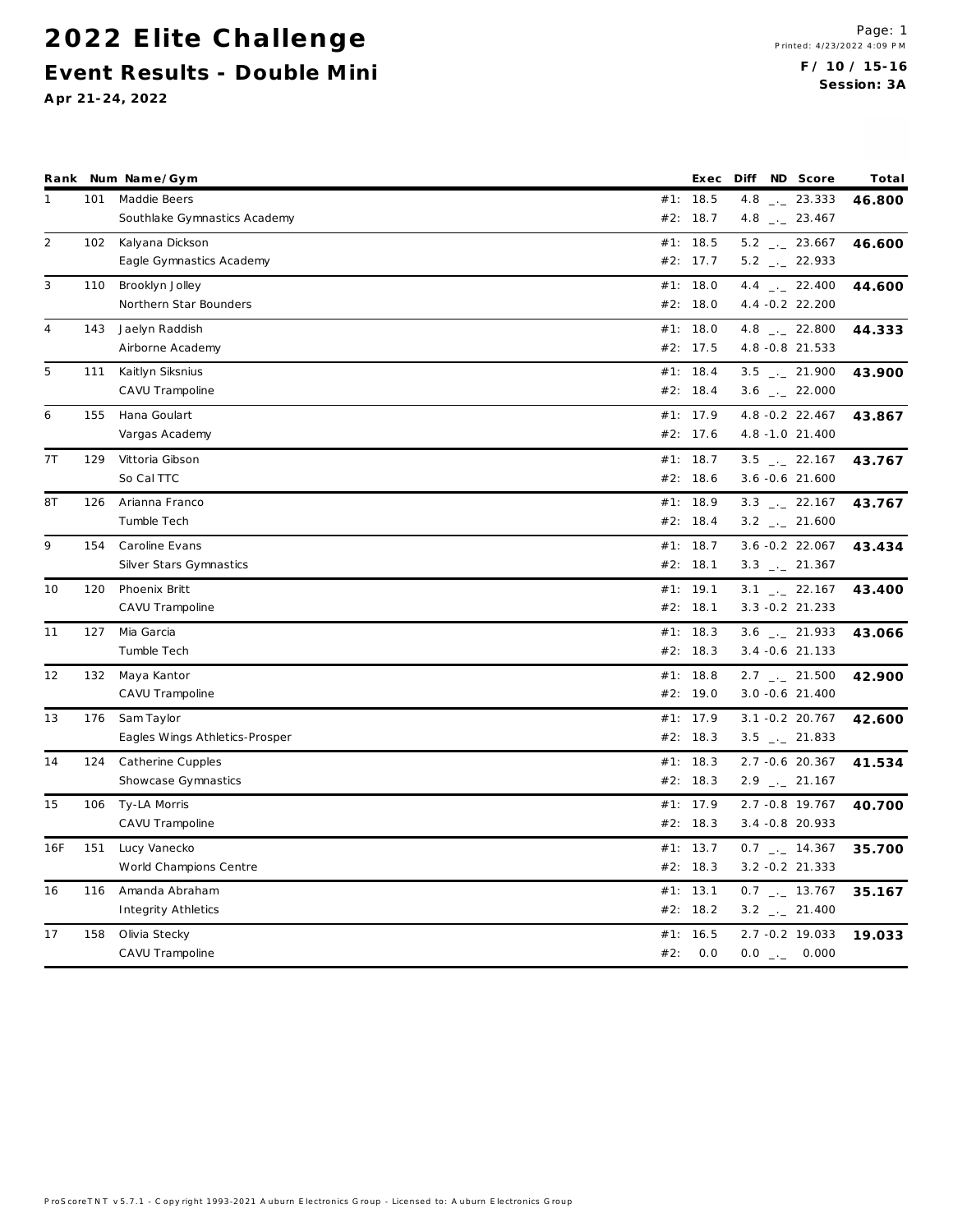|                |     | Rank Num Name/Gym                    |     |          | Exec Diff ND Score           | Total  |
|----------------|-----|--------------------------------------|-----|----------|------------------------------|--------|
| 1              | 142 | Rafi Pikofsky-Christiansen           |     | #1: 18.2 | 4.8 $\qquad$ 23.000          | 45.733 |
|                |     | Dynamite Gymnastics Center           |     | #2: 18.3 | 4.4 $\qquad$ 22.733          |        |
| $\overline{2}$ | 147 | Mason Sargel                         |     | #1: 19.2 | $3.3$ $-.22.500$             | 44.967 |
|                |     | Integrity Athletics                  |     | #2: 18.3 | 4.8 -0.6 22.467              |        |
| 3              | 166 | Gavin Moore                          |     | #1: 19.0 | $3.1$ _._ 22.100             | 44.267 |
|                |     | Legacy T&T                           |     | #2: 18.7 | $3.5$ _._ 22.167             |        |
| 4              | 112 | Cole Bianca                          |     | #1: 18.4 | $3.9$ $_{\leftarrow}$ 22.300 | 44.000 |
|                |     | World Champions Centre               |     | #2: 18.2 | $3.5$ _._ 21.700             |        |
| 5              | 113 | Carter Garn                          |     | #1: 18.4 | $3.9$ $-.22.300$             | 43.767 |
|                |     | Wasatch T&T                          |     | #2: 18.5 | $3.0$ _._ 21.467             |        |
| 6              | 153 | Aidan Wittenberg                     |     | #1: 18.0 | $3.7 - 0.6$ 21.100           | 43.367 |
|                |     | Flip Factory                         |     | #2: 17.9 | 4.4 $\frac{1}{2}$ 22.267     |        |
| $\overline{7}$ | 175 | <b>Tripp Stokes</b>                  |     | #1: 18.3 | $2.7 - 0.2$ 20.833           | 43.033 |
|                |     | Northern Star Bounders               |     | #2: 18.6 | $3.6$ $-.22.200$             |        |
| 8              | 123 | <b>Boden Courtney</b>                |     | #1: 18.4 | $3.7$ $-.22.100$             | 42.767 |
|                |     | North Valley Gymnastics              |     | #2: 18.3 | $3.2 - 0.8$ 20.667           |        |
| 9              | 170 | Alex Rozenshteyn                     |     | #1: 18.5 | 2.7 -0.6 20.567              | 42.534 |
|                |     | Elite Trampoline Academy             |     | #2: 18.7 | $3.3$ $_{-1}$ 21.967         |        |
| 10             | 145 | Kanye Rodgers                        |     | #1: 17.9 | $2.7 - 0.2$ 20.433           | 41.600 |
|                |     | Twiststars Tumbling & Trampoline     |     | #2: 18.3 | $2.9$ $_{-}$ 21.167          |        |
| 11             | 115 | Tyse Love                            |     | #1: 18.9 | $3.1 - 0.2$ 21.767           | 40.134 |
|                |     | <b>Elmwood Gymnastics</b>            |     | #2: 18.7 | $1.7 - 2.0$ 18.367           |        |
| 12             | 109 | AJ Thomas                            |     | #1: 13.3 | 2.4 . 15.667                 | 40.000 |
|                |     | Dynamic Gymnastics                   |     | #2: 18.7 | $5.6$ $-24.333$              |        |
| 13             | 446 | Emmanuel Riley                       |     | #1: 13.1 | $0.6$ _ $-13.667$            | 35.700 |
|                |     | Flip City South                      |     | #2: 18.5 | $3.5$ $-22.033$              |        |
| 14             | 171 | Zackrey Whaley                       | #1: | 0.0      | $0.0$ _._ 0.000              | 21.800 |
|                |     | Merino Trampoline Gymnastics Academy |     | #2: 18.6 | $3.4 - 0.2$ 21.800           |        |